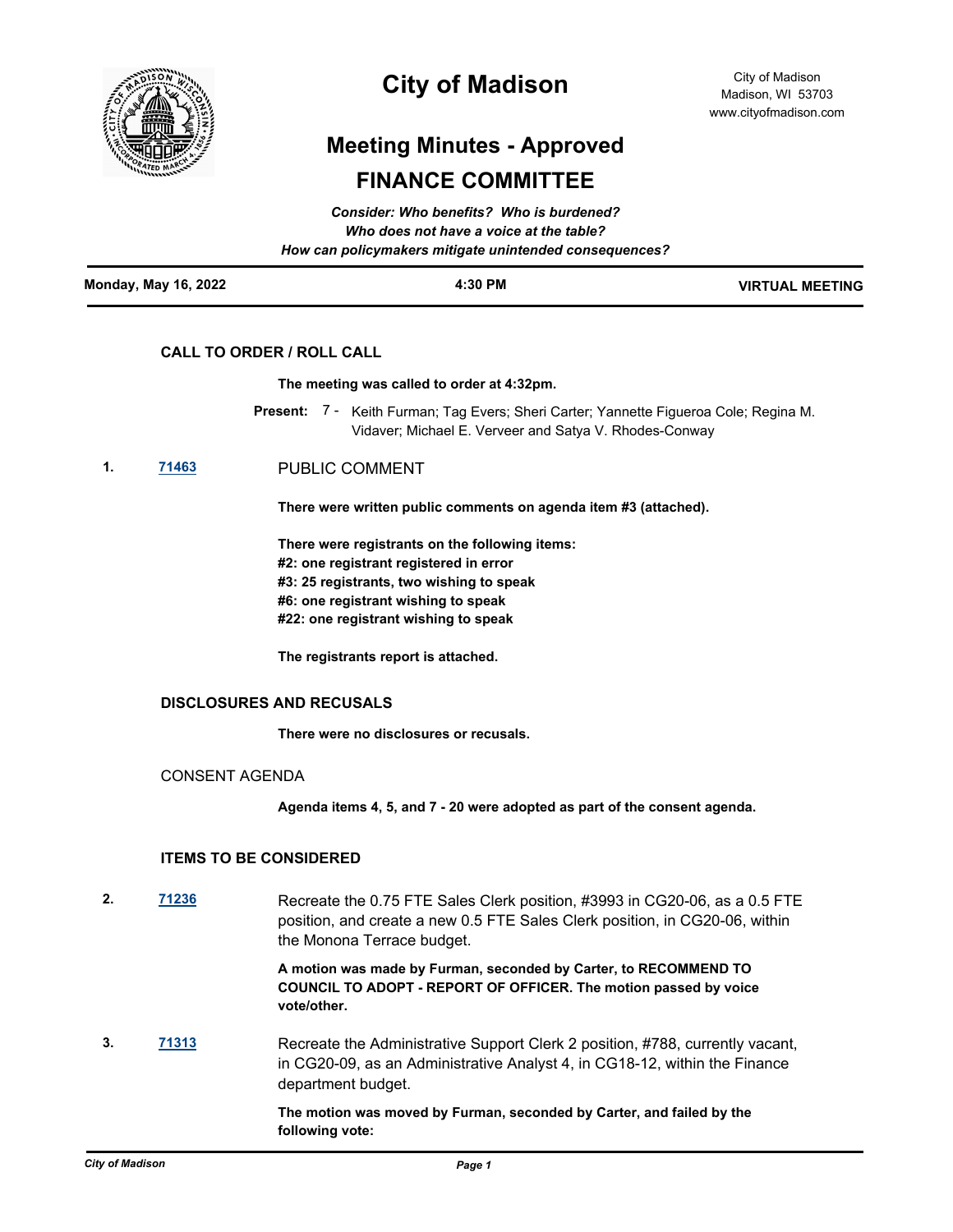#### **The recommendation to Council is to PLACE ON FILE - REPORT OF OFFICER**

- **Ayes:** 2 Keith Furman and Regina M. Vidaver
- **Noes:** 4 Tag Evers; Sheri Carter; Yannette Figueroa Cole and Michael E. Verveer
- **Non Voting:** 1 Satya V. Rhodes-Conway
- **4. [70827](http://madison.legistar.com/gateway.aspx?m=l&id=/matter.aspx?key=82825)** Amending the Police Department's 2022 operating budget, and authorizing the Mayor and Chief of Police to accept a New Blue Project grant award of \$10,000 for promoting women in policing and advancing transformative policing

**A motion was made by Furman, seconded by Carter, to RECOMMEND TO COUNCIL TO ADOPT (15 VOTES REQUIRED) - REPORT OF OFFICER. The motion passed by voice vote/other.**

**5. [71220](http://madison.legistar.com/gateway.aspx?m=l&id=/matter.aspx?key=83161)** Authorizing the Mayor and City Clerk to execute a parking lease agreement with MM East Washington, LLC, for 60 parking stalls at the South Livingston Street parking garage

> **A motion was made by Furman, seconded by Carter, to RECOMMEND TO COUNCIL TO ADOPT - REPORT OF OFFICER. The motion passed by voice vote/other.**

**6. [71175](http://madison.legistar.com/gateway.aspx?m=l&id=/matter.aspx?key=83126)** Authorizing the Negotiation and Execution of a Contract with HNTB for Passenger Rail Study Services.

> **A motion was made by Furman, seconded by Carter, to Return to Lead with the Recommendation for Approval to the TRANSPORTATION POLICY AND PLANNING BOARD. The motion passed by voice vote/other.**

**7. [70676](http://madison.legistar.com/gateway.aspx?m=l&id=/matter.aspx?key=82704)** Amending Section 13.18 of the Madison General Ordinances to Update the Lead Water Service Line Replacement Ordinance.

> **A motion was made by Furman, seconded by Carter, to RECOMMEND TO COUNCIL TO ADOPT - REPORT OF OFFICER. The motion passed by voice vote/other.**

**8. [71123](http://madison.legistar.com/gateway.aspx?m=l&id=/matter.aspx?key=83074)** Authorizing the Mayor and City Clerk to enter into a Donation Agreement and Construction Agreement with the Madison Parks Foundation for the Privately Funded Improvement of the Glenway Golf Park Clubhouse.

> **A motion was made by Furman, seconded by Carter, to Return to Lead with the Recommendation for Approval to the BOARD OF PARK COMMISSIONERS. The motion passed by voice vote/other.**

**9. [71086](http://madison.legistar.com/gateway.aspx?m=l&id=/matter.aspx?key=83043)** Authorizing the City to execute a noncompetitive selection contract for one-year term of service, with four (4) one-year renewal options, for services provided by Bruce Municipal / Macqueen Equipment group, for annual preventive maintenance of street sweepers and vactor trucks.

> **A motion was made by Furman, seconded by Carter, to RECOMMEND TO COUNCIL TO ADOPT - REPORT OF OFFICER. The motion passed by voice vote/other.**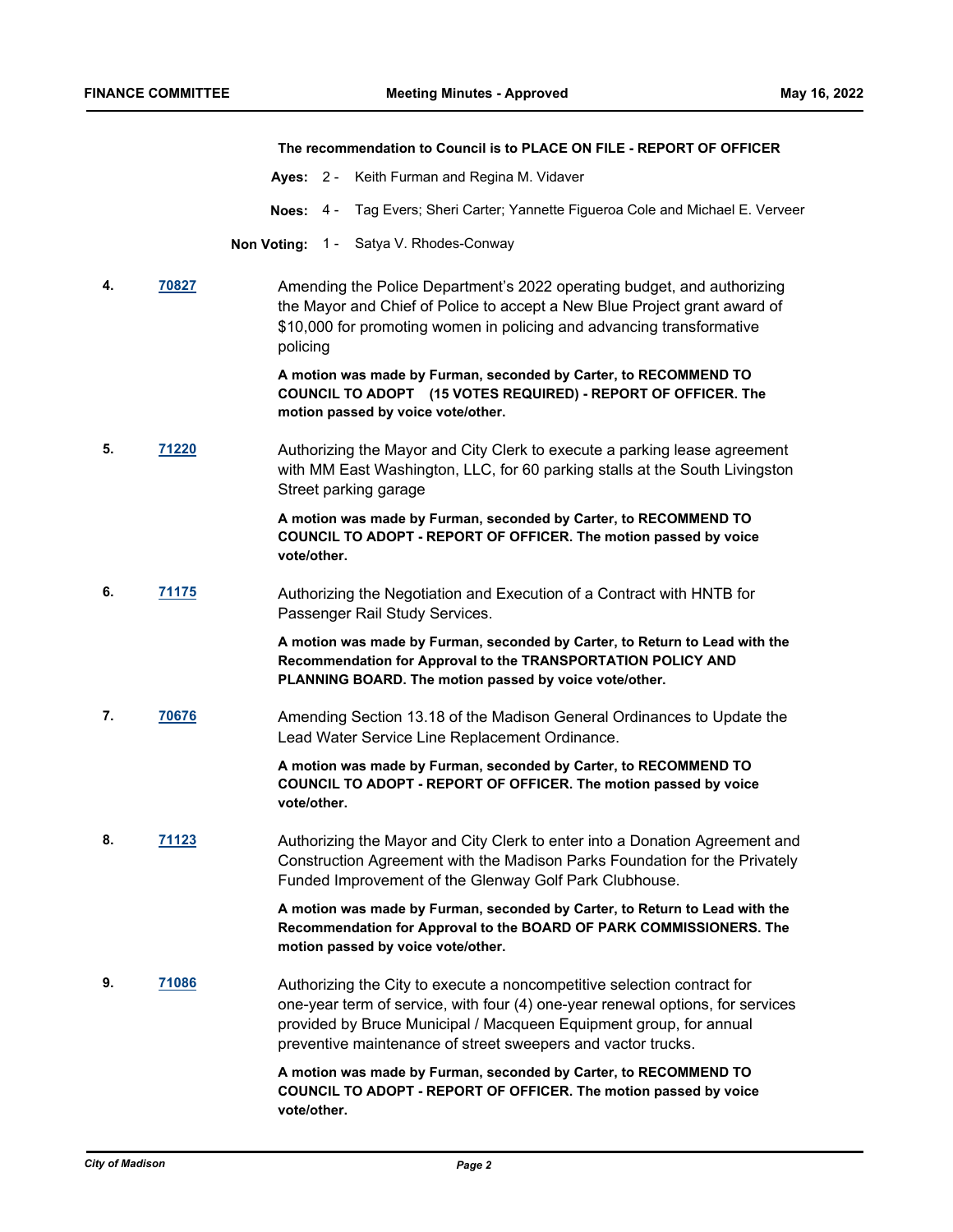| 10. | 71148        | SUBSTITUTE BY TITLE ONLY - Seeking Common Council approval of the<br>2022-2023 Arts Grants awards funding and Artists at Work Grants awards<br>funding as recommended by the Madison Arts Commission.                                                                                                                                                         |
|-----|--------------|---------------------------------------------------------------------------------------------------------------------------------------------------------------------------------------------------------------------------------------------------------------------------------------------------------------------------------------------------------------|
|     |              | A motion was made by Furman, seconded by Carter, to RECOMMEND TO<br>COUNCIL TO ADOPT - REPORT OF OFFICER. The motion passed by voice<br>vote/other.                                                                                                                                                                                                           |
| 11. | 71269        | Authorizing the Mayor and City Clerk to amend the 2021-2022 Dane CORE<br>2.0 Emergency Rental Assistance Program contract with Meadowood<br>Neighborhood Association/Meadowood Health Partnership to add up to<br>\$48,456 of Program administrative funds to support continuation of Program<br>outreach and application assistance until December 31, 2022. |
|     |              | A motion was made by Furman, seconded by Carter, to RECOMMEND TO<br>COUNCIL TO ADOPT - REPORT OF OFFICER. The motion passed by voice<br>vote/other.                                                                                                                                                                                                           |
| 12. | 71270        | Authorizing the Mayor, on behalf of the City of Madison, to execute a Section<br>106 Programmatic Agreement with the Wisconsin Historical Society's State<br>Historic Preservation Office (SHPO) to provide HUD-mandated environmental<br>review-related services, in compliance with federal regulations at 36 CFR<br>Part 800.                              |
|     |              | A motion was made by Furman, seconded by Carter, to RECOMMEND TO<br>COUNCIL TO ADOPT - REPORT OF OFFICER. The motion passed by voice<br>vote/other.                                                                                                                                                                                                           |
| 13. | 70878        | Approving the Amendment to the Project Plan for Tax Incremental District<br>(TID) 36 (Capitol Gateway), City of Madison.                                                                                                                                                                                                                                      |
|     |              | A motion was made by Furman, seconded by Carter, to RECOMMEND TO<br>COUNCIL TO ADOPT - REPORT OF OFFICER. The motion passed by voice<br>vote/other.                                                                                                                                                                                                           |
| 14. | 70880        | Approving the Amendment to the Project Plan for Tax Incremental District<br>(TID) 39 (Stoughton Road), City of Madison.                                                                                                                                                                                                                                       |
|     |              | A motion was made by Furman, seconded by Carter, to RECOMMEND TO<br>COUNCIL TO ADOPT - REPORT OF OFFICER. The motion passed by voice<br>vote/other.                                                                                                                                                                                                           |
| 15. | 70881        | Approving the Amendment to the Project Plan for Tax Incremental District<br>(TID) 42 (Wingra), City of Madison.                                                                                                                                                                                                                                               |
|     |              | A motion was made by Furman, seconded by Carter, to RECOMMEND TO<br>COUNCIL TO ADOPT - REPORT OF OFFICER. The motion passed by voice<br>vote/other.                                                                                                                                                                                                           |
| 16. | 71125        | Dissolving Tax Incremental District (TID) #35 (West Beltline Highway)                                                                                                                                                                                                                                                                                         |
|     |              | A motion was made by Furman, seconded by Carter, to RECOMMEND TO<br>COUNCIL TO ADOPT - REPORT OF OFFICER. The motion passed by voice<br>vote/other.                                                                                                                                                                                                           |
| 17. | <u>71124</u> | Dissolving Tax Incremental District (TID) #25 (Wilson Street Corridor).                                                                                                                                                                                                                                                                                       |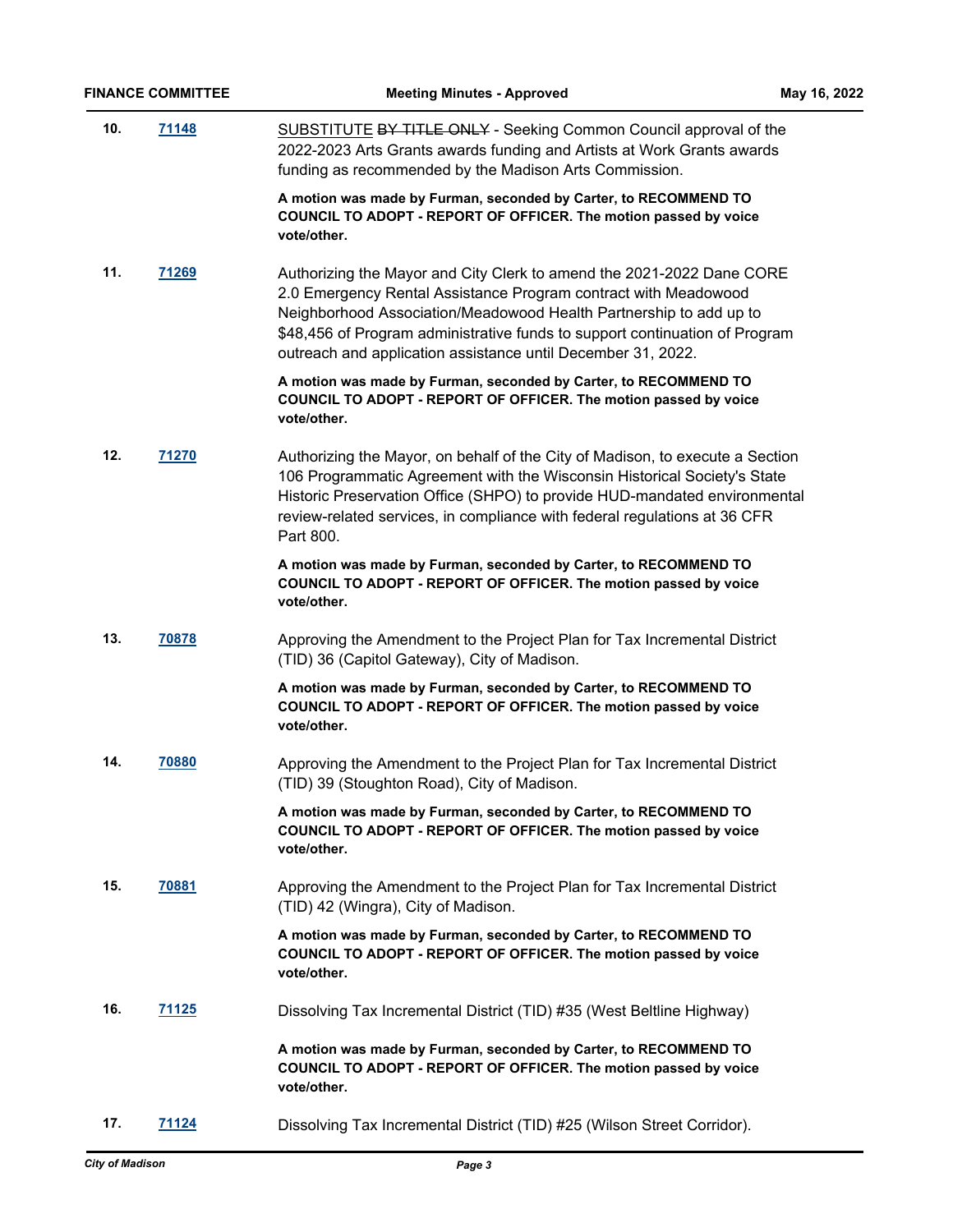**A motion was made by Furman, seconded by Carter, to RECOMMEND TO COUNCIL TO ADOPT - REPORT OF OFFICER. The motion passed by voice vote/other.**

**18. [71256](http://madison.legistar.com/gateway.aspx?m=l&id=/matter.aspx?key=83197)** Authorizing the Execution of an Amended and Restated Operating Easement at the Village on Park for the Goodman South Madison Library. (14th AD)

> **A motion was made by Furman, seconded by Carter, to RECOMMEND TO COUNCIL TO ADOPT - REPORT OF OFFICER. The motion passed by voice vote/other.**

**19. [71283](http://madison.legistar.com/gateway.aspx?m=l&id=/matter.aspx?key=83224)** Authorizing the execution of a License with New Cingular Wireless PCS, LLC for premises at the Prairie Road Water Tower located at 2829 Prairie Road. (20th AD)

> **A motion was made by Furman, seconded by Carter, to Return to Lead with the Recommendation for Approval to the WATER UTILITY BOARD. The motion passed by voice vote/other.**

**20. [71238](http://madison.legistar.com/gateway.aspx?m=l&id=/matter.aspx?key=83179)** Providing Urban Community Arts Network, Ltd. (UCAN) a \$25,000 grant for a "MadLit" program on the 100 Block of State Street using Small Business Equity and Recovery Program (SBER) funds and authorizing the Mayor and City Clerk to sign an agreement with UCAN for that purpose. (4th AD)

> **A motion was made by Furman, seconded by Carter, to RECOMMEND TO COUNCIL TO ADOPT - REPORT OF OFFICER. The motion passed by voice vote/other.**

21. **[71186](http://madison.legistar.com/gateway.aspx?m=l&id=/matter.aspx?key=83137)** Approving the Resource Recovery Special Charge Policy

**A motion was made by Furman, seconded by Carter, to RECOMMEND TO COUNCIL TO ADOPT - REPORT OF OFFICER. The motion passed by voice vote/other. Alder Carter recorded a "no" vote on this item.**

**22. [71182](http://madison.legistar.com/gateway.aspx?m=l&id=/matter.aspx?key=83133)** Approving the 2022 Resource Recovery Special Charge

**A motion was made by Furman, seconded by Carter, to RECOMMEND TO COUNCIL TO ADOPT - REPORT OF OFFICER. The motion passed by voice vote/other. Alder Carter recorded a "no" vote on this item.**

**23. [71488](http://madison.legistar.com/gateway.aspx?m=l&id=/matter.aspx?key=83386)** 2022 Quarter 1 Program and Expenditure Report of the American Rescue Plan Act (ARPA) State and Local Fiscal Recovery Funds (SLFRF)

> **Staff presented a summary of the ARPA SLFRF program and expenditure report and provided updates on upcoming projects funded by ARPA.**

**24. [71490](http://madison.legistar.com/gateway.aspx?m=l&id=/matter.aspx?key=83388)** Overview of 2023 Capital Budget Agency Requests

**Staff presented an update on the 2023 capital budget.**

**25. [70352](http://madison.legistar.com/gateway.aspx?m=l&id=/matter.aspx?key=81426)** Discussion on the meeting format for 2022 Finance Committee

**A motion was made by Furman, seconded by Figueroa Cole, to meet virtually at the next Finance Committee (6/6/22) and continue discussion on this item at the next meeting. The motion passed by voice vote/other.**